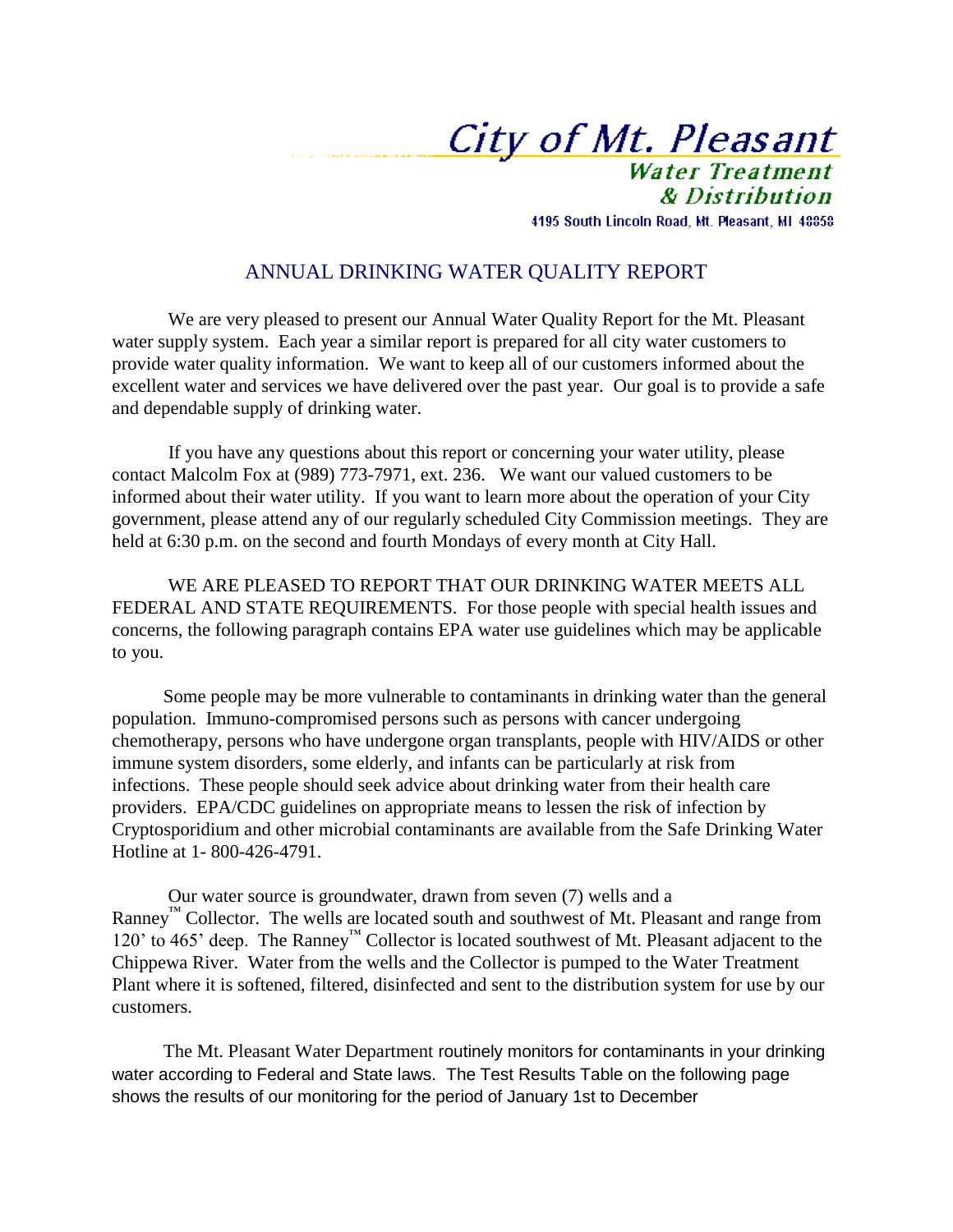31st, 1999.Drinking water, including bottled water, may be reasonably expected to contain at least small amounts of some contaminants. The presence of contaminants does not necessarily indicate that water poses a health risk. More information about contaminants and potential health effects can be obtained by calling the EPA's Safe Drinking Water Hotline at 1- 800-426-4791.

 The sources of drinking water (both tap and bottled water) include rivers, lakes, streams, ponds, reservoirs, springs, and wells. As water travels over the surface of the land or through the ground, it dissolves naturally-occurring minerals and, in some cases, radioactive material, and can pick up substances resulting from the presence of animals or from human activity.

## *Contaminants that may be present in source water*

 Microbial contaminants, such as viruses and bacteria, which may come from sewage treatment plants, septic systems, agricultural livestock operations, and wildlife. Inorganic contaminants, such as salts and metals, which can be naturally-occurring or result from urban storm water run-off, industrial, or domestic wastewater discharges, oil and gas production, mining, or farming.

 Pesticides and herbicides, which may come from a variety of sources such as agriculture, urban storm water run-off, and residential uses. Organic chemical contaminants, including synthetic and volatile organic chemicals, which are by-products of industrial processes and petroleum production, and can also come from gas stations, urban storm water run-off, and septic systems. Radioactive contaminants, which can be naturally-occurring or be the result of oil and gas production and mining activities.

 In order to ensure that tap water is safe to drink, the EPA prescribes regulations which limit the amount of certain contaminants in water provided by public water systems. FDA regulations establish limits for contaminants in bottled water which must provide the same protection for public health.

 Presented below you will find many terms and abbreviations that might not be familiar to you. To help you better understand these terms, we've provided the following definitions:

*Non-Detects (ND)* - Laboratory analysis indicates that the constituent is not present.

## *NA* - Not applicable.

*Parts per million (ppm) or Milligrams per liter (mg/l)* - A measure of the concentration of an element in water. One part per million is equivalent to one minute in two years, or one inch in sixteen miles.

*Parts per billion (ppb) or Micrograms per liter* - A measure of the concentration of an element in water. One part per billion is equivalent to one minute in 2,000 years, or one inch in sixteen thousand miles.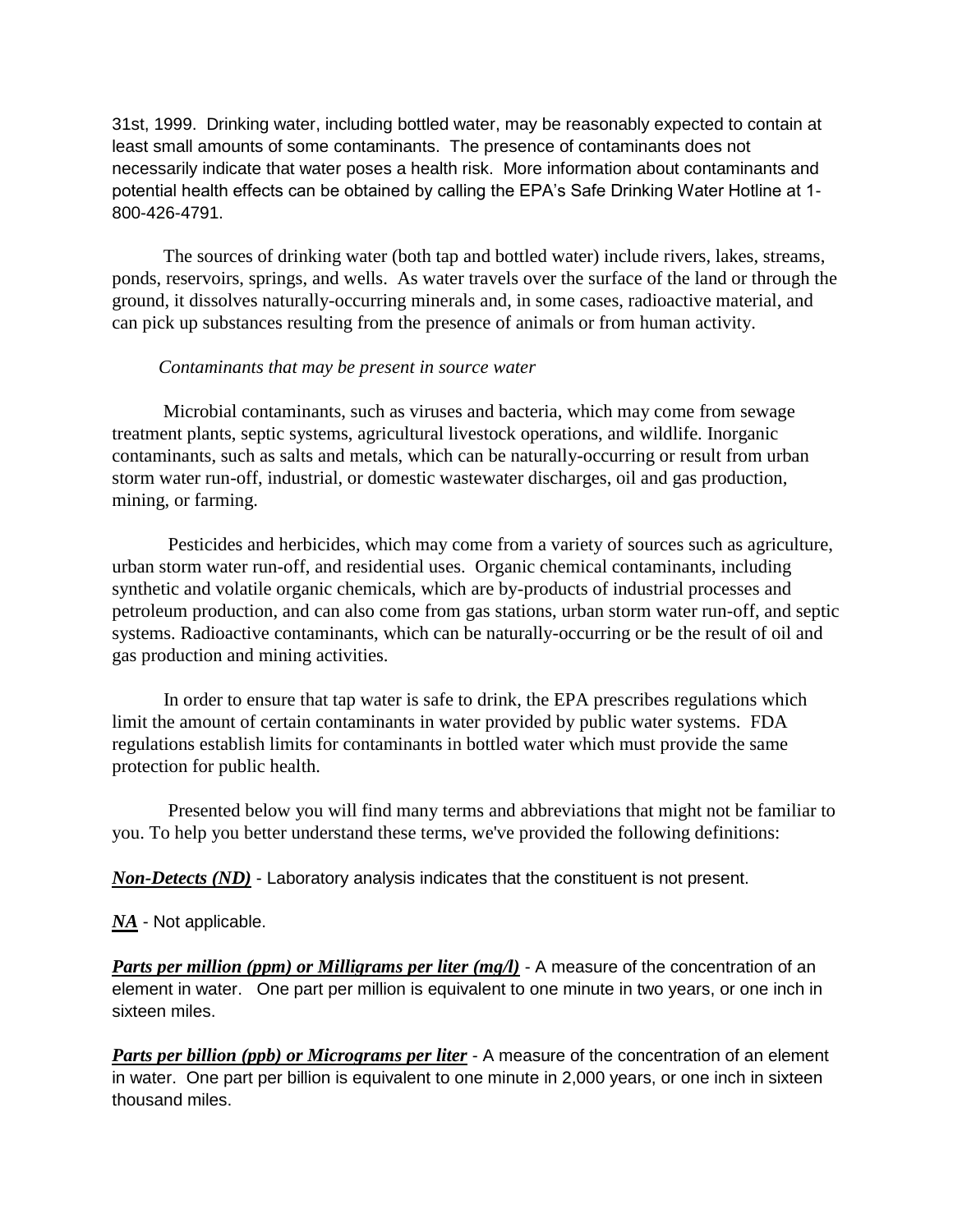*Picocuries per liter (pCi/L)* - Picocuries per liter is a measure of the radioactivity in water.

*Millirems per year (mrem/yr)* - Measure of radiation absorbed by the body.

*Nephelometric Turbidity Unit (NTU)* - Turbidity is a measure of the clarity of the water. We monitor turbidity because it is a good indicator of the effectiveness of our filtration system. Turbidity in excess of 5 NTU is just noticeable to the average person.

*Action Level (AL)* - The concentration of a contaminant which, if exceeded, triggers treatment or other requirements which a water system must follow.

*Treatment Technique (TT)* - A treatment technique is a required process intended to reduce the level of a contaminant in drinking water.

*Maximum Contaminant Level* - The "Maximum Allowed" (MCL) is the highest level of a contaminant that is allowed in drinking water. MCLs are set as close to the MCLGs as feasible using the best available treatment technology.

*Maximum Contaminant Level Goal* - The "Goal" (MCLG) is the level of a contaminant in drinking water below which there is no known or expected risk to health. MCLGs allow for a margin of safety.

 Unregulated contaminants are those for which the EPA has not established drinking water standards. The purpose of unregulated contaminant monitoring is to assist the EPA in determining the occurrence of unregulated contaminants in drinking water and whether future regulation is warranted.

| <b>TEST RESULTS TABLE</b>           |                |           |            |           |            |             |  |  |  |
|-------------------------------------|----------------|-----------|------------|-----------|------------|-------------|--|--|--|
| Contaminant                         | Violati        | Level     | Unit       | MCL-      | <b>MCL</b> | Likely      |  |  |  |
|                                     | <sub>on</sub>  |           | Measurem   | Max       | G          | Source of   |  |  |  |
|                                     |                | Detect    | ent        | Allowe    | Goal       | Contaminat  |  |  |  |
|                                     | Y/N            | ed        |            | d         |            | ion         |  |  |  |
| <b>Microbiological Contaminants</b> |                |           |            |           |            |             |  |  |  |
| 1. Turbidity                        | N <sub>o</sub> | 100%      | <b>NTU</b> | <b>TT</b> | n/a        | Soil runoff |  |  |  |
| lowest % samples meeting            |                | 0.04      |            |           |            |             |  |  |  |
| treatment limits (where 100%        |                |           |            |           |            |             |  |  |  |
| indicates full                      |                |           |            |           |            |             |  |  |  |
| compliance)<br>$max =$              |                |           |            |           |            |             |  |  |  |
| <b>Inorganic Contaminants</b>       |                |           |            |           |            |             |  |  |  |
| 2. Arsenic                          | N <sub>o</sub> | <b>NA</b> | ppb        | 50        | n/a        | Erosion of  |  |  |  |
| range $=$                           |                | 1.4       |            |           |            | natural     |  |  |  |
| $maximum =$                         |                |           |            |           |            | deposits    |  |  |  |
| 3.<br>Copper                        | N <sub>o</sub> | .089      | ppm        | $AL=1$ .  | 1.3        | Corrosion   |  |  |  |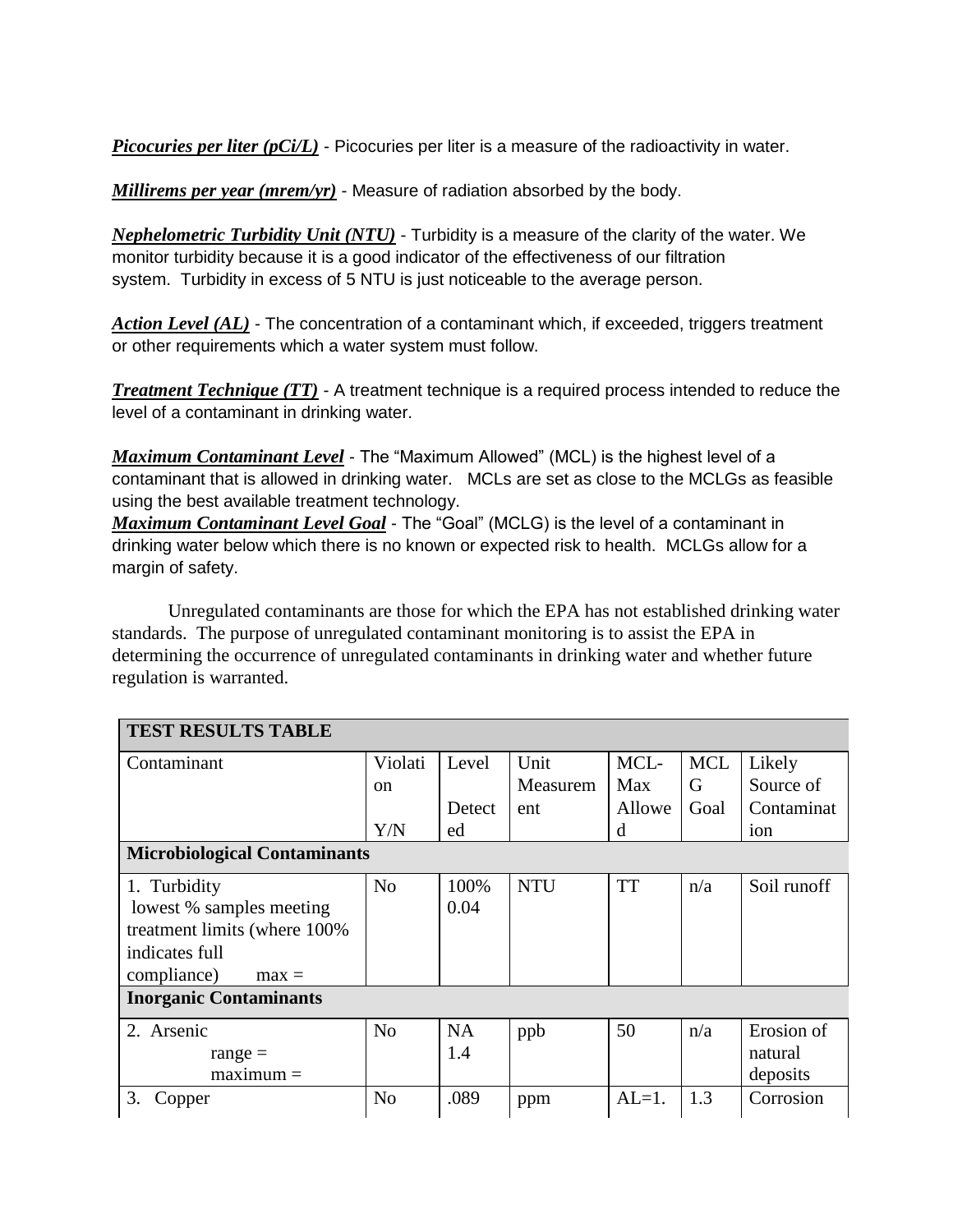| $90^{th}$ % =                            |                | $\boldsymbol{0}$ |      | 3              |                | of           |  |  |  |  |
|------------------------------------------|----------------|------------------|------|----------------|----------------|--------------|--|--|--|--|
| # exceeding $AL =$                       |                |                  |      |                |                | household    |  |  |  |  |
|                                          |                |                  |      |                |                | plumbing     |  |  |  |  |
|                                          |                |                  |      |                |                | systems      |  |  |  |  |
| Fluoride<br>$\overline{4}$ .             | N <sub>o</sub> | $0.2 -$          | ppm  | $\overline{4}$ | $\overline{4}$ | water        |  |  |  |  |
| $range =$                                |                | 1.2              |      |                |                | additive     |  |  |  |  |
| $maximum =$                              |                | 0.9              |      |                |                | which        |  |  |  |  |
|                                          |                |                  |      |                |                | promotes     |  |  |  |  |
|                                          |                |                  |      |                |                | strong       |  |  |  |  |
|                                          |                |                  |      |                |                | teeth        |  |  |  |  |
| 5.<br>Lead                               | No             | 3                | ppb  | $AL=15$        | $\overline{0}$ | Corrosion    |  |  |  |  |
| $90^{th}$ % =                            |                | $\boldsymbol{0}$ |      |                |                | of           |  |  |  |  |
| # exceeding $AL =$                       |                |                  |      |                |                | household    |  |  |  |  |
|                                          |                |                  |      |                |                | plumbing     |  |  |  |  |
|                                          |                |                  |      |                |                | systems      |  |  |  |  |
| <b>Volatile Organic Contaminants</b>     |                |                  |      |                |                |              |  |  |  |  |
| 6. TTHM                                  | N <sub>0</sub> | $35 - 44$        | ppb  | 100            | $\overline{0}$ | By-product   |  |  |  |  |
| [Total trihalomethanes]                  |                | 44               |      |                |                | of drinking  |  |  |  |  |
| $range =$                                |                |                  |      |                |                | water        |  |  |  |  |
| $maximum =$                              |                |                  |      |                |                | chlorination |  |  |  |  |
| <b>Detected Unregulated Contaminants</b> |                |                  |      |                |                |              |  |  |  |  |
| 7. Bromodichloromethane                  | N <sub>o</sub> | Trace -          | ppb  | n/a            | n/a            |              |  |  |  |  |
| $range =$                                |                | 1                |      |                |                |              |  |  |  |  |
| $maximum =$                              |                | 1                |      |                |                |              |  |  |  |  |
| 8. Bromoform                             | N <sub>o</sub> | <b>NA</b>        | ppb  | n/a            | n/a            |              |  |  |  |  |
| $range =$                                |                | <b>ND</b>        |      |                |                |              |  |  |  |  |
| $maximum =$                              |                |                  |      |                |                |              |  |  |  |  |
| 9. Chloroform                            | N <sub>o</sub> | <b>NA</b>        | ppb  | n/a            | n/a            |              |  |  |  |  |
| $range =$                                |                | 1                |      |                |                |              |  |  |  |  |
| $maximum =$                              |                |                  |      |                |                |              |  |  |  |  |
| 10. Chlorodibromomethane                 | No             | ND-              | ppb  | n/a            | n/a            |              |  |  |  |  |
| $range =$                                |                | Trace            |      |                |                |              |  |  |  |  |
| $maximum =$                              |                | Trace            |      |                |                |              |  |  |  |  |
| 11.                                      | No             | <b>NA</b>        | mg/L | n/a            | n/a            |              |  |  |  |  |
| Sulfate                                  |                | 186              |      |                |                |              |  |  |  |  |
| $range =$                                |                |                  |      |                |                |              |  |  |  |  |
| $maximum =$                              |                |                  |      |                |                |              |  |  |  |  |